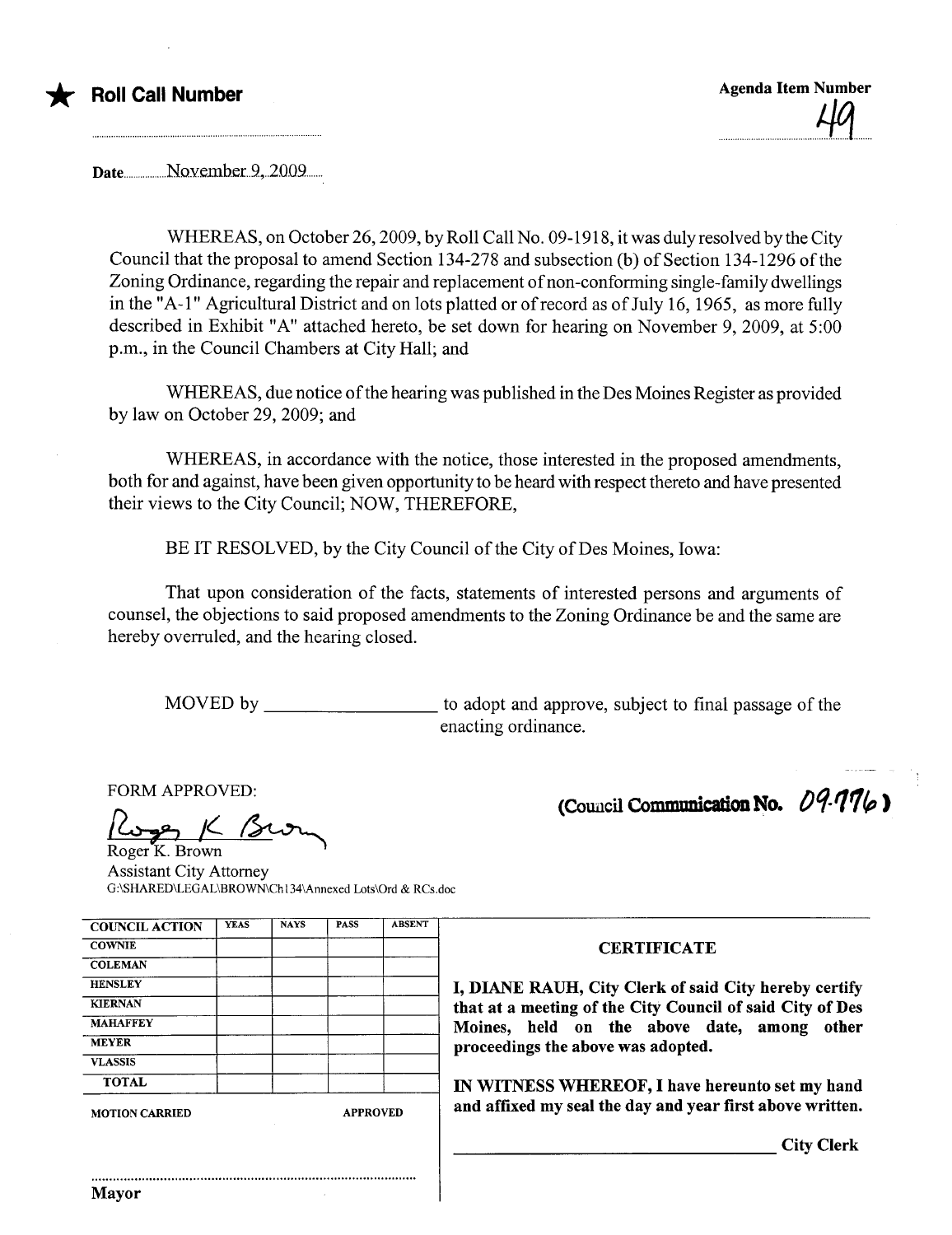# Exhibit "A"

## Amendments to the Zoning Ordinance:

- 1. To allow legal nonconforming single-family dwellngs in the" A-I" Agricultural District to be repaired or replaced if substantially destroyed by any means; and,
- 2. To require that any legal non-conforming single-family dwellng which is substantially destroyed and allowed to be repaired or replaced, be repaired or replaced in substantial conformance with the single-family design standards.

## Sec. 134-278. Future annexation of territory.

- A. All territory which may be anexed to the city shall be considered as lying in the A-I agricultural district until such classification shall have been changed by amendment in accordance with this chapter. The necessary procedures for amending the A-I agricultural zoning district classification may be commenced prior to anexation and shall be completed within a reasonable period of time after annexation.
- B. Any legal non-conforming single family dwelling which lawfully existed when it was annexed into the city. can be used. maintained and reconstructed. provided however that if the dwellng is destroyed by any means to an extent of 60 percent or more of its replacement cost at the time of destruction. it shall not be reconstructed unless such reconstruction is commenced within six months of the destruction of the original dwelling and diligently pursued to completion, and the dwelling as reconstructed complies with the following design standards:
	- (1 ) The dwelling shall remain within the original building footprint without an increase in the gross floor area;
	- (2) The dwellng shall have a minimum width facing the street of the smaller of 24 feet or the width of the dwelling prior to such destruction;
	- (3) The dwelling shall have a minimum depth perpendicular to the street of the smaller of 20 feet or the depth of the dwelling prior to such destruction.
	- (4) A minimum of 15 percent of the facade of the dwelling facing the street shall consist of windows, doors and other building openings;
	- (5) The dwelling shall have a door facing the street that appears to be a primary entrance:
	- (6) The main part of the dwelling shall have a minimum roof pitch of  $3:12$ .
	- (7) The dwelling shall have a roof overhang around the entire perimeter; and,

(8) Any foundation skirting material shall have the appearance of masonry or poured concrete typical of site-built homes.

# Sec. 134-1296. Permitted.

- (a) Scope. The regulations specified in this chapter shall be subject to the exceptions and interpretations of this section.
- (b) Use of existing lots of record. In any district where dwellings are permitted, a singlefamily detached dwelling may be located on any lot platted or of record as of July 16, 1965, regardless of its area or width; provided, however, that the following shall apply: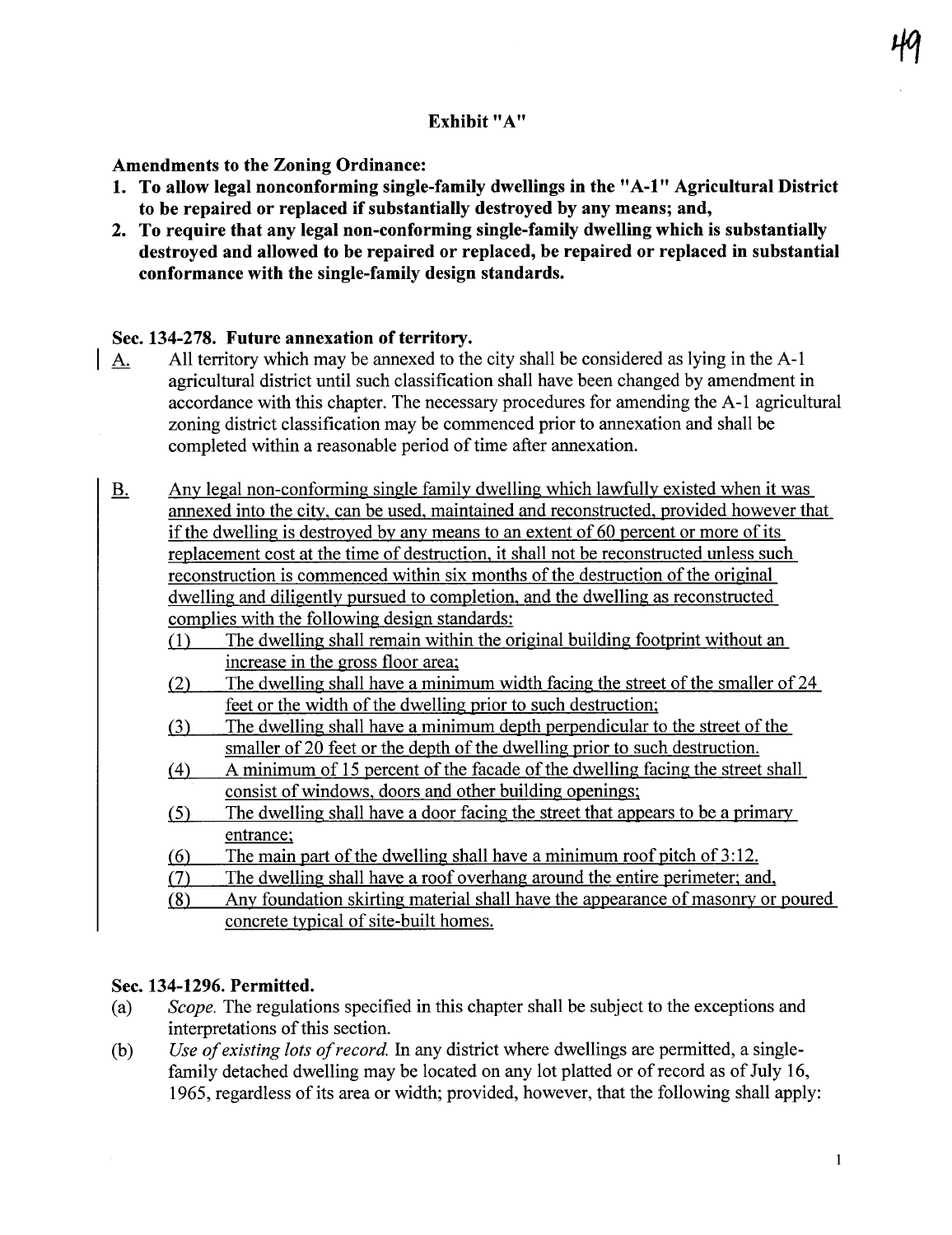- (1) The front yard setback requirements for the district in which such lot is located shall apply, except where such lot is a comer lot, in which case the front yard setback requirement shall apply only to the shorter street side of the lot.
- (2) The sum of the side yard widths of any such lot shall not be less than 30 percent of the width of the lot, but in no case less than ten percent of the width of the lot for anyone side yard. Additionally, where such lot is a comer lot, the width of the side yard on the longer street side of the comer lot shall not be less than (i) 50 percent of the front yard required on the lot to the rear if there is reverse frontage, or (ii) the side yard setback for the district in which the comer lot is located if there is no reverse frontage.
- (3) The depth of the rear yard of any such lot shall not be less than 20 percent of the depth of the lot, but in no case less than ten feet.
- (4) If the application of any of the requirements of subsections  $(b)(1)$ ,  $(2)$  and  $(3)$  of this section to a paricular lot would impose a greater setback than required under the regulations of the district in which the lot is located, the lesser setback requirements of the district regulations shall control.
- (5) Notwithstanding the setback requirements set forth above, the minimum single family dwelling design requirements set forth in section  $134\frac{342}{100}$  and (b), and the restrictions on nonconforming lots and structures set forth in section 131  $+352$ , a legal non-conforming single-family dwelling on such a lot within the R1 one-family residential districts, the R-2 one- and two-family residential districts and the R-3 and R-4 multiple-family residential districts can be repaired or replaced provided the dwelling remains within the original building footprintwithout an increase in the gross floor area, and further provided the constructionof such replacement is commenced within six months of the destruction of the original dwelling and diligently pursued to completion, used, maintained and reconstructed. provided however that if the dwelling is destroyed by any means to an extent of 60 percent or more of its replacement cost at the time of destruction. it shall not be reconstructed unless such reconstruction is commenced within six months of the destruction of the original dwelling and diligently pursued to completion, and the dwelling as reconstructed complies with the following design standards in lieu of the minimum single-family dwelling design requirements set forth in section 134-342(1)(a) and (b). and the restrictions on nonconforming lots and structures set forth in section 134-1352:
	- (a) The dwellng shall remain within the original building footprint without an increase in the gross floor area;
	- (b) The dwelling shall have a minimum width facing the street of the smaller of 24 feet or the width of the dwelling prior to such destruction;
	- (c) The dwellng shall have a minimum depth perpendicular to the street of the smaller of 20 feet or the depth of the dwelling prior to such destruction.
	- (d) A minimum of 15 percent of the facade of the dwelling facing the street shall consist of windows. doors and other building openings;
	- (e) The dwellng shall have a door facing the street that appears to be a primary entrance;
	- (f) The main part of the dwelling shall have a minimum roof pitch of  $3:12$ .
	- $(g)$  The dwelling shall have a roof overhang around the entire perimeter; and,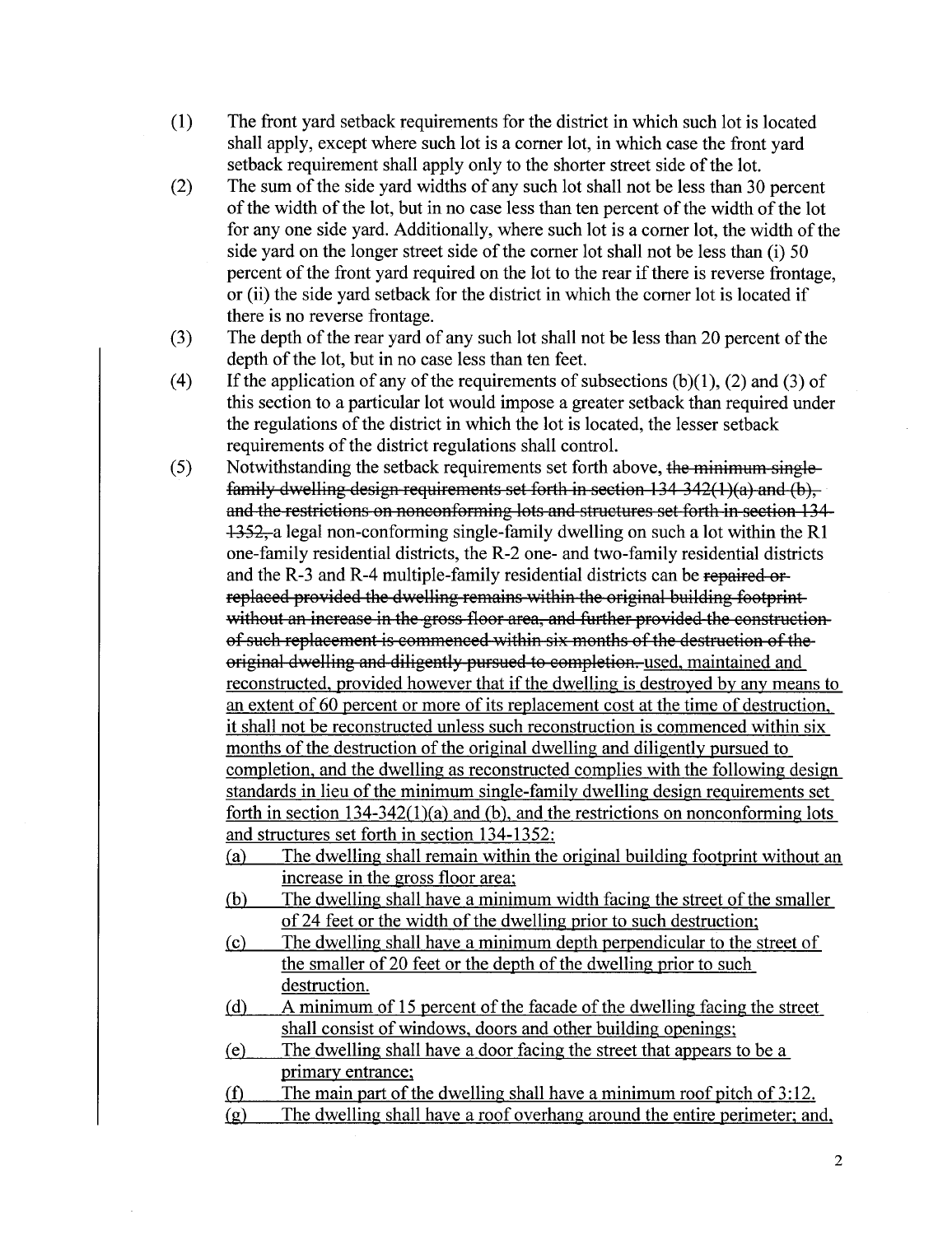## (h) Any foundation skirting material shall have the appearance of masonry or poured concrete typical of site-built homes.

If two or more such lots with continuous frontage are combined under single ownership, such combined lots shall be treated as a single lot for puroses of applying the requirements of subsections (b)(1), (2), (3) and (4) of this section. Where a portion of any such lot platted or of record as of July 16, 1965 is conveyed to a governmental body for public right-of-way purposes, the regulations of this subsection shall continue to apply to the remainder of such lot.

G:\SHARED\LEGAL\BROWNCh134\Annexed Lots\text v4.doc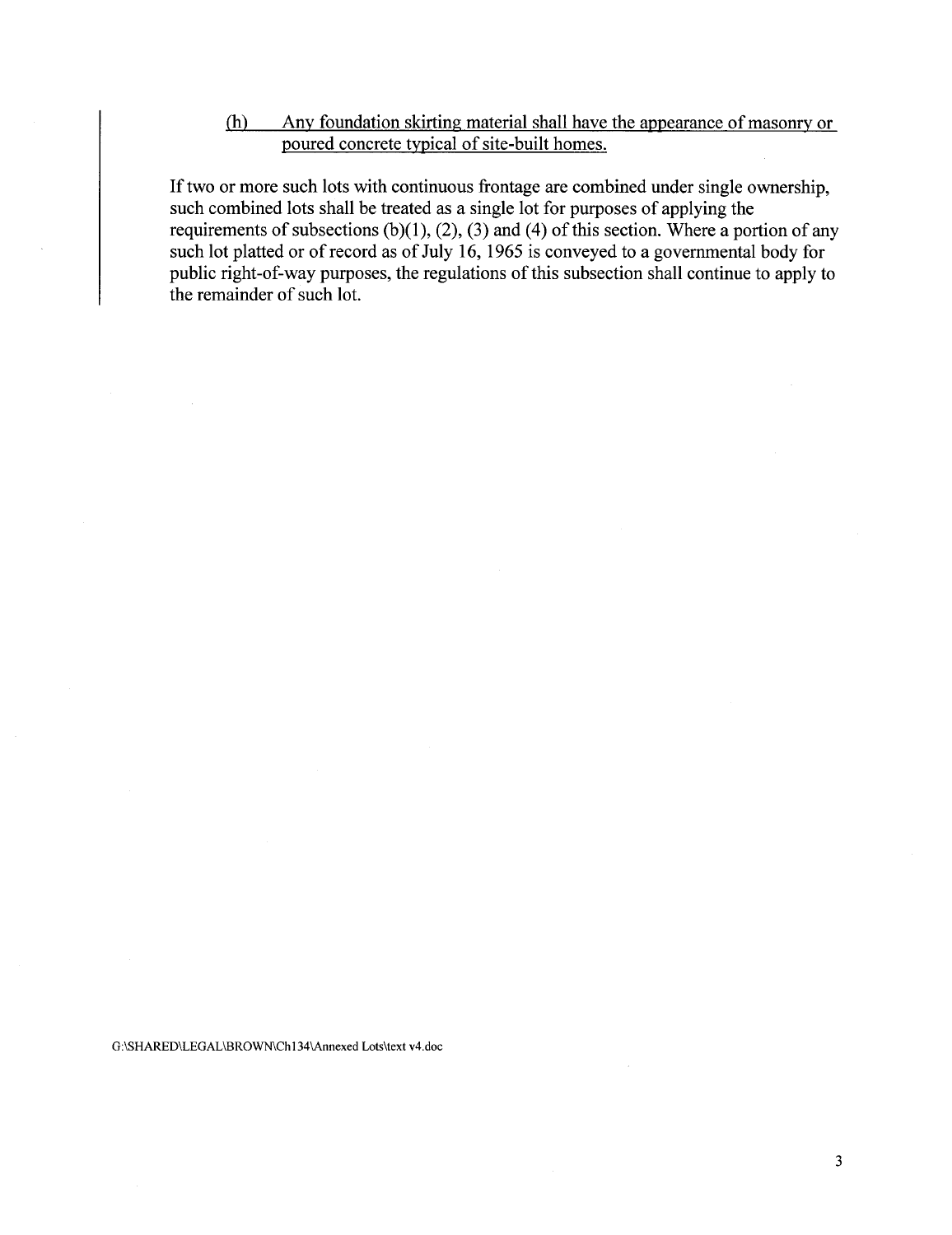October 16, 2009

| Date November 9,2009 |  |
|----------------------|--|
| Agenda Item          |  |
| Roll Call #          |  |

Honorable Mayor and City Council City of Des Moines, Iowa

Members:

Communication from the City Plan and Zoning Commission advising that at their meeting held October 15, 2009, the following action was taken:

### COMMISSION RECOMMENDATION:

|                                                    | After public hearing, the members voted 8-1 as follows: |     |             |      |        |  |
|----------------------------------------------------|---------------------------------------------------------|-----|-------------|------|--------|--|
|                                                    | <b>Commission Action:</b>                               | Yes | <b>Nays</b> | Pass | Absent |  |
|                                                    | Leisha Barcus                                           | Χ   |             |      |        |  |
| <b>CITY OF DES MOINES</b>                          | JoAnne Corigliano                                       | Χ   |             |      |        |  |
|                                                    | <b>Shirley Daniels</b>                                  | Х   |             |      |        |  |
|                                                    | Jacqueline Easley                                       |     |             |      | х      |  |
|                                                    | Dann Flaherty                                           | Х   |             |      |        |  |
| CITY PLAN AND ZONING COMMISSION<br>ARMORY BUILDING | <b>Ted Irvine</b>                                       | Х   |             |      |        |  |
| 602 ROBERT D. RAY DRIVE                            | Jeffrey Johannsen                                       |     |             |      | X      |  |
| DES MOINES, IOWA 50309-1881<br>(515) 283-4182      | Greg Jones                                              | Х   |             |      |        |  |
|                                                    | <b>Frances Koontz</b>                                   |     |             |      | Х      |  |
| ALL-AMERICA CITY<br>1949, 1976, 1981               | <b>Jim Martin</b>                                       | Х   |             |      |        |  |
| 2003                                               | <b>Brian Millard</b>                                    |     | Х           |      |        |  |
|                                                    | <b>Mike Simonson</b>                                    |     |             |      | X      |  |
|                                                    | Kent Sovern                                             | X   |             |      |        |  |

APPROVAL of the proposed amendments to the City Code to address dwellngs made non-conforming by annexation and the automatic imposition of the "A-1" Agricultural District regulations. (10-2009-5.05)

## STAFF RECOMMENDATION TO THE P&Z COMMISSION

Staff recommends approval of the proposed amendments to the City Code.

## STAFF REPORT

## I. BACKGROUND INFORMATION

Attached is a proposed revision to City Code Section 134-278 as recommended by the Regulations and Ordinances (R&O) Subcommittee. Note: A revised draft was distributed at the meeting that also proposes amendments to Section 134-1296.

The revisions to Section 134-278 and 134-1296 address dwellings made nonconforming by annexation and the automatic imposition of the "A-1" Agricultural District regulations. The revisions will allow any legal non-conforming single-family dwelling which lawfully existed when it was annexed into the city to be rebuilt within the original building footprint without an increase in gross floor area if it becomes more than 60% destroyed. The work must be commenced under authority of a

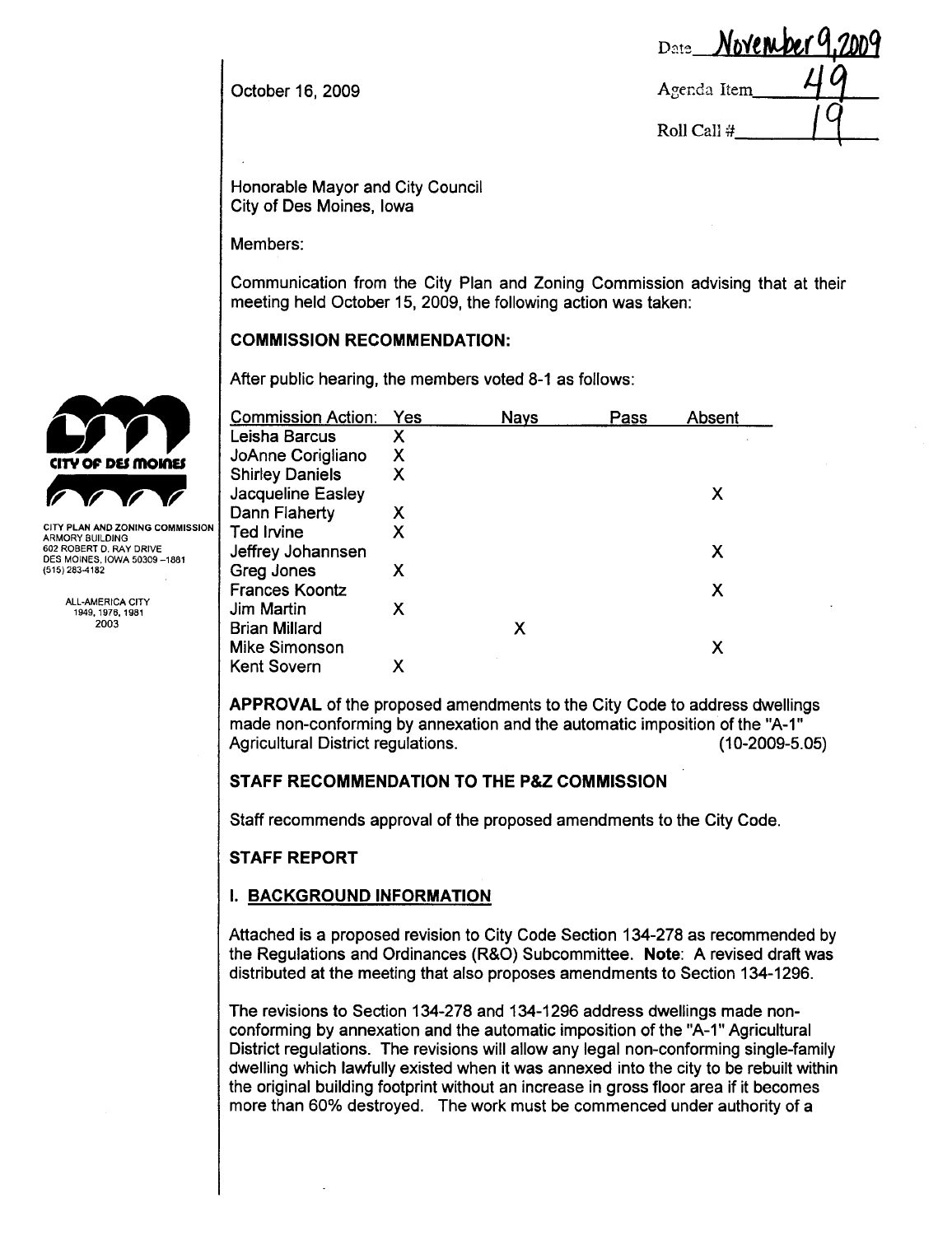building permit within 6-months of when the damage occurs. Reconstruction would have to comply with the following design guidelines:

- (1) The dwellng shall remain within the original building footprint without an increase in the gross floor area;
- (2) The dwelling shall have a minimum width facing the street of the smaller of 24 feet or the width of the dwellng prior to such destruction;
- (3) The dwellng shall have a minimum depth perpendicular to the street of the smaller of 20 feet or the depth of the dwelling prior to such destruction.
- (4) A minimum of 15 percent of the facade of the dwellng facing the street shall consist of windows, doors and other building openings;
- 
- (5) The front door of the dwelling shall appear to face the street;<br>(6) The main part of the dwelling shall have a minimum roof pitcl
- (6) The main part of the dwelling shall have a minimum roof pitch of 3:12;<br>(7) The dwelling shall have a roof overhang around the entire perimeter; a
- (7) The dwelling shall have a roof overhang around the entire perimeter; and, (8) Any foundation skirting material shall have the appearance of masonry or Any foundation skirting material shall have the appearance of masonry or poured concrete typical of site-built homes.

The design guidelines listed above are the same as the existing design guidelines that apply to any single-family residential dwelling constructed on a lot of record in the City of Des Moines on or after July 1, 1997.

#### II. ADDITIONAL INFORMATION

The existing provisions of Section 134-278 state that any property annexed into the City of Des Moines is automatically zoned "A-1" Agricultural District. There are numerous single-family residences on properties located within the boundaries of the City's recent involuntary annexation that are now legal non-conforming uses within the "A-1" Zoning Districts by virtue of noncompliance with "A-1" District bulk regulations such as the minimum lot area requirement of 10 acres. A single family dwellng which is more than 60% destroyed can only be repaired or rebuilt if the new dwelling can satisfy all bulk regulations of the A-1 District. If all bulk regulations cannot be met, the Zoning Board of Adjustment must grant the necessary relief before the structure can be repaired or rebuilt or the property must be rezoned to a different zoning classification.

This proposed amendment is a response to citizen concerns as banking institutions have tightened their lending requirements in recent months. Before financing can be provided, banks need assurance that a legal non-conforming single-family dwelling can be repaired or rebuilt if 60% destroyed. Staff is concerned that the number of single-family dwellngs on recently annexed properties that could potentially require Board of Adjustment relief or rezoning. This would place a burden on existing single-family property owners. In addition, no conditional zoning could be applied if the City initiated an area-wide rezoning.

Note: The changes to Chapter 134-1296 address annexed properties that were not a lot of record prior to 1965.

#### SUMMARY OF DISCUSSION

Mike Ludwig presented a revised ordinance that included revisions to Section 134-278 and Section 134-1296.

Brian Milard asked about page 2 item 5f of Sec. 134-1296 if this is the City's current code. Would the overhang requirement prohibit certain types of architecture?

Mike Ludwig stated that it follows the current code. If an applicant cannot meet the standard, they can seek relief from the Zoning Board of Adjustment.